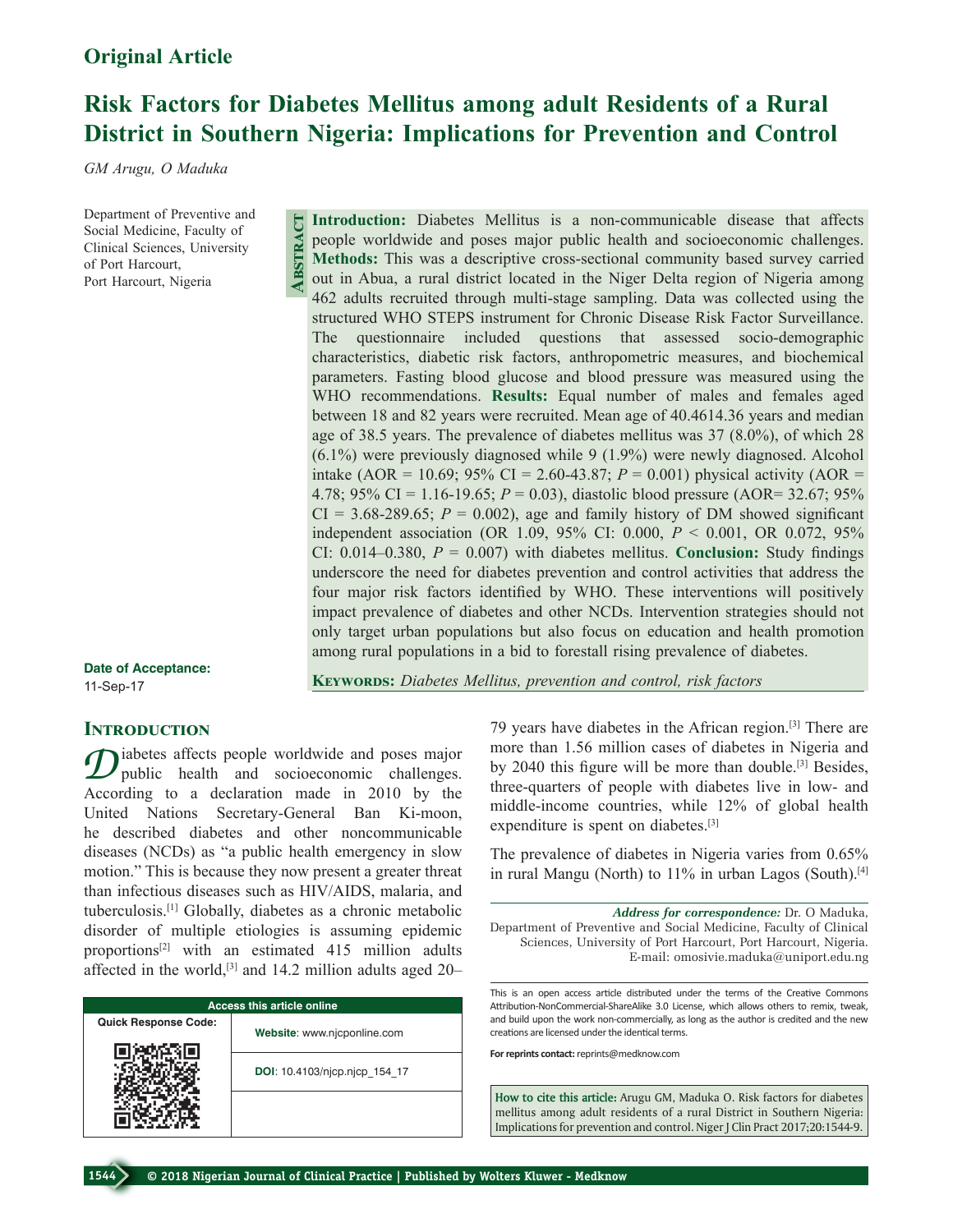Data from the World Health Organization (WHO) suggest that Nigeria has the greatest number of people living with diabetes in Africa.<sup>[5]</sup> The excess global mortality attributable to diabetes in the year 2000 was estimated to be 2.9 million deaths, equivalent to 5.2% of all deaths. Excess mortality attributable to diabetes accounted for  $2\% - 3\%$  of deaths in poorest countries.<sup>[6]</sup> Diabetes is a serious illness with multiple complications and premature mortality accounting for at least 10% of total health-care expenditure in many countries. Diabetes is often perceived as a disease of affluent countries; a serious chronic disease leads to a substantial reduction in life expectancy, decreased quality of life, and increased costs of care.[6]

According to Chinenye,<sup>[7]</sup> "as Nigeria modernizes and copies Western lifestyles, the disease frequency is on the rise among top executives, politicians, academicians, civil servants, farmers, traditional rulers, traders, businessmen, teachers, students, pupils, preschool children, and pregnant women".

Anecdotal evidence indicates that the residents of rural districts in the country may not be exempt from this transition. People who once had active lifestyles now exhibit sedentary lifestyles (such as hiring others as labor in farming activities, use of machines, and replacement of walking and using bicycles with using motorcycles and cars). Many have also adopted Western diets. Rural districts are therefore unlikely to be insulated from the challenges posed by diabetes mellitus (DM) and its complications. There is, therefore, a need to empirically determine the prevalence of diabetes and its associated risk factors among adult residents in a representative rural district in the region.

# **Materials and Methods Study area**

The study was carried out in Abua, a rural district located in Abua/Odual Local Government Area in Rivers West Senatorial zone of Rivers State in the Niger Delta region of Nigeria. It covers a land area of about 11 km2 . Abua has a population of 372,781 at an annual growth rate of  $3.2\%$ .<sup>[8]</sup> It consists of 8 wards out of the 13 wards in the local government area. The predominant occupation of the people is farming, fishing, and trading.

# **Study design, sample size, and sampling method**

The study was a descriptive, cross-sectional, community-based survey. Sample size was estimated as 480 adults using the formula for prevalence studies by Daniel,<sup>[9]</sup> with 2.3% as prevalence of DM (Alikor and Emem-Chioma), $^{[10]}$  2% precision, 10% nonresponse rate, and a multiplication factor of 2 to compensate for design effect. A multistage sampling method was applied in the selection of participants for the research. Three stages were involved: Stage 1: simple random sampling was done to select two wards out of the eight wards in Abua; Stage 2: two communities (one from each of the selected wards) were then selected from the communities in the wards by simple random sampling; and Stage 3: 480 respondents were finally selected from households in the two selected communities (240 from each community) by systematic sampling.

# **Study population**

The study included all adults (18 years and above irrespective of sex and previous diagnosis of diabetes) who reside in the area of study. Pregnant women, breastfeeding mothers, those on steroids, and nonconsented adults were excluded from the study.

# **Data collection**

Data were collected using the structured WHO STEPS instrument/questionnaire for chronic disease risk factor surveillance. The questionnaire included questions that assessed sociodemographic characteristics, diabetic risk factors, anthropometric measures, and biochemical parameters. Fasting blood glucose was measured using the WHO recommendations. Peripheral blood samples by finger puncture were collected early in the morning before participants took their breakfast.

Fasting blood glucose levels were classified using the WHO and the International Diabetic Federation Criteria. Anthropometric measurements were taken using standardized techniques and calibrated equipment. Subjects were also weighed to the nearest 0.1 kg in light indoor clothing and barefeet. Height was measured using a stadiometer; participants stood in erect posture on barefoot, and the results were recorded to the nearest 0.5 cm. Measures were taken twice, and the average was used for the analysis.[11] Body mass index (BMI) was estimated as the ratio of weight in kilograms to the square of height in meters. Waist circumference was measured by placing a plastic tape to the nearest 0.5 cm horizontally, at the midpoint of the  $12<sup>th</sup>$  rib and iliac crest along the midaxillary line. Hip circumference was measured around the widest portion of the buttocks, with the tape parallel to the floor and the waist-to-hip ratio (WHR) was then determined.[12]

Blood pressure was also measured after the subject had rested for 5 min. House-to-house data collection was performed by trained field workers. However, anthropometric measures, blood pressure, and biochemical parameters were checked at a nearby primary health-care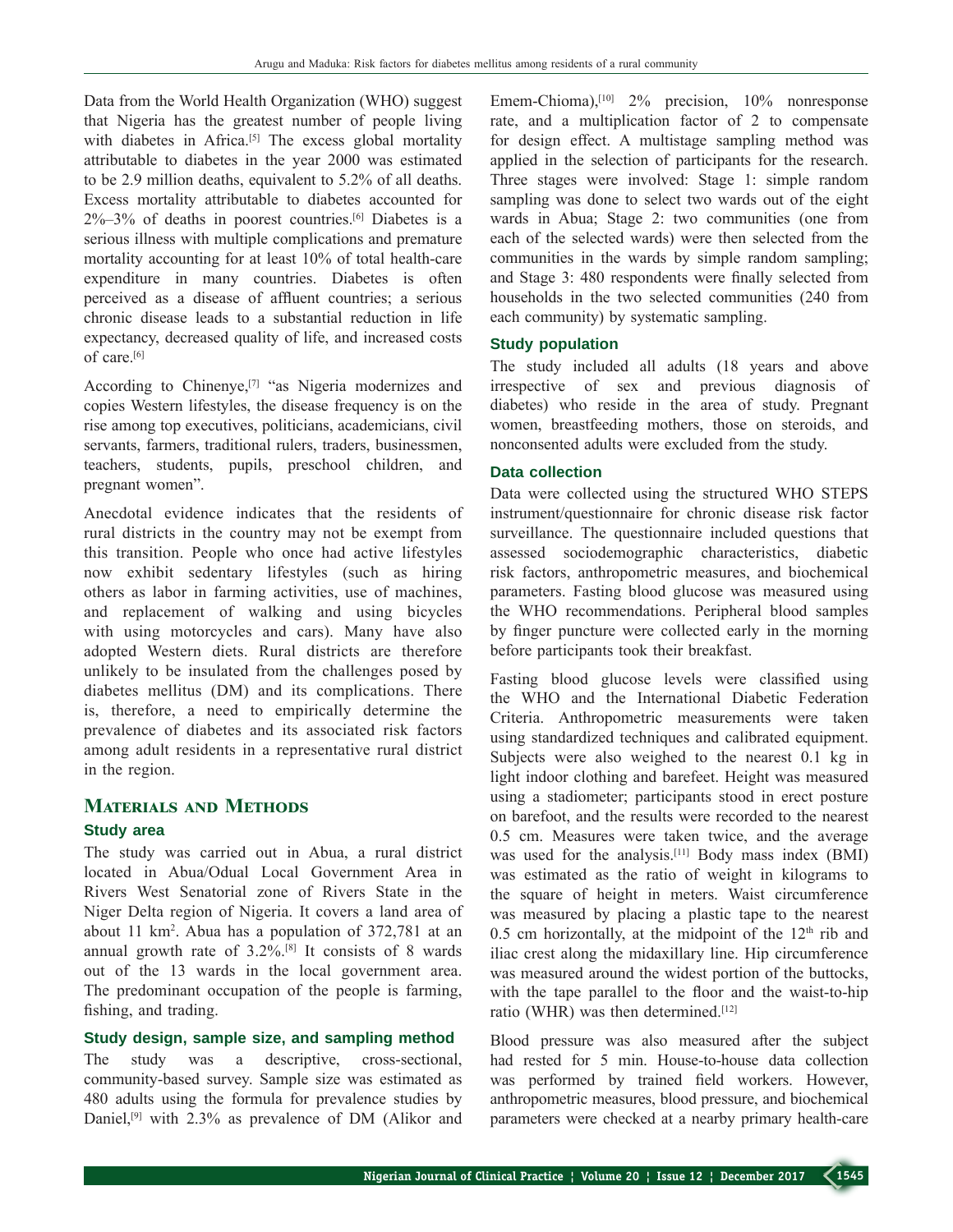Arugu and Maduka: Risk factors for diabetes mellitus among residents of a rural community

facility. Research assistants were trained by the principal investigator for 3 days on the study procedures. To ensure the quality of the interview and data quality, random checks were carried out by the principal investigator.

# **Ethical consideration**

Ethical clearance was obtained from the Research Ethics Committee of the University of Port Harcourt before conducting the study. In addition, written informed consent was obtained from each participant before data collection. Confidentiality was observed.

# **Data analysis**

The data collected for the study were analyzed using the Statistical Package for Social Sciences (SPSS), Statistics® version 20 International Business Machine (IBM). Means and proportions were calculated for continuous and discrete variables, respectively. Confidence interval (CI) was also determined. Other inferential statistics used for the analysis were the Chi‑square test, for test of association for categorical/discrete data and student's *t*‑test for continuous variables. Logistic regression analysis model was also used to test for the association between DM and its risk factors. The cutoffs for the diagnosis of DM, obesity, and elevated blood pressure were fasting blood glucose of  $\geq$ 7 mmol/L, BMI of  $\geq$ 25 kg/m<sup>2</sup>, WHR of 0.85, and blood pressure of  $\geq$ 140/90 mmHg, respectively. The level of significance was  $P \leq 0.05$ .

### **Results**

# Sociodemographic, anthropometric, and **biochemical characteristics of the study population**

Four hundred and sixty-two adults participated in this survey giving a response rate of 96.25%. Out of the 462 selected participants, 231 (50.0%) were male and 231 (50.0%) were female. The respondents were aged between 18 and 82 years with a mean age of  $40.46 \pm 14.36$  years and median age of 38.5 years. The distribution of other sociodemographic characteristics is shown in Table 1.

# **Prevalence of diabetes mellitus by gender and age**

The crude prevalence of DM in the study population was 37 (8.0%), of which 28 (6.1%) were previously diagnosed for diabetes while 9 (1.9%) were newly diagnosed. The age‑ and sex‑specific prevalence of diabetes in the study population is shown in Table 2.

# **Modifiable risk factors for diabetes mellitus**

The prevalence of alcohol use  $(\chi^2 = 12.692)$ , *P* < 0.001), physical activity ( $\chi^2$  = 21.632, *P* < 0.001), BMI ( $\chi^2 = 18.457$ ,  $P < 0.001$ ), and WHR ( $\chi^2 = 9.072$ ,  $P = 0.003$ ) was significantly higher among diabetics

| Table 1: Sociodemographic characteristics $(n=462)$ |                   |
|-----------------------------------------------------|-------------------|
| <b>Variables</b>                                    | Frequency $(\% )$ |
| Age (years)                                         |                   |
| 20-29                                               | 12(2.6)           |
| 30-39                                               | 114 (24.7)        |
| 40-49                                               | 165(35.7)         |
| 50-59                                               | 101 (21.9)        |
| 60-69                                               | 54 (11.7)         |
| $70+$                                               | 16(3.5)           |
| Mean age (years) $\pm$ SD                           | 40.46±14.35       |
| <b>Sex</b>                                          |                   |
| Male                                                | 231 (50.0)        |
| Female                                              | 231 (50.0)        |
| Marital status                                      |                   |
| Never married                                       | 136 (29.4)        |
| Currently married                                   | 256 (55.4)        |
| Separated                                           | 12(2.6)           |
| Divorced                                            | 3(0.6)            |
| Cohabiting                                          | 1(0.3)            |
| Widowed                                             | 54 (11.7)         |
| <b>Educational</b> status                           |                   |
| No formal education                                 | 89 (19.3)         |
| Primary education completed                         | 67(14.5)          |
| Secondary education completed                       | 203 (43.9)        |
| High school/tertiary education completed            | 100(21.7)         |
| Postgraduate degree                                 | 3(0.6)            |
| Occupation                                          |                   |
| Government employed                                 | 84 (18.2)         |
| Self-employed                                       | 242 (52.4)        |
| Unemployed (able to work)                           | 80 (17.3)         |
| Student                                             | 45(9.7)           |
| Retired                                             | 11(2.4)           |
| SD=Standard deviation                               |                   |

| Table 2: Prevalence of diabetes mellitus by sex and age |                   |  |
|---------------------------------------------------------|-------------------|--|
| <b>Variable</b>                                         | Frequency $(\% )$ |  |
| Age (years)                                             |                   |  |
| 20-29 $(n=108)$                                         | 1(0.9)            |  |
| 30-9 $(n=132)$                                          | 6(4.5)            |  |
| 40-49 $(n=93)$                                          | 10(10.8)          |  |
| 50-59 $(n=73)$                                          | 11(15.1)          |  |
| 60-69 $(n=40)$                                          | 9(22.5)           |  |
| $70+ (n=16)$                                            | 0                 |  |
| <b>Sex</b>                                              |                   |  |
| Male $(n=231)$                                          | 20(8.7)           |  |
| Female $(n=231)$                                        | 17(7.4)           |  |
| Crude prevalence of DM                                  | 37(8)             |  |

DM=Diabetes mellitus

compared with nondiabetics. The prevalence of systolic and diastolic hypertension was significantly higher in diabetics compared to nondiabetics ( $\chi^2 = 33.252$ ,  $P < 0.001$ ; and  $\chi^2 = 47.590$ ,  $P < 0.001$ , respectively) [Table 3].

#### **Nonmodifiable risk factors of diabetes mellitus**

The proportion of persons aged 40 years and above

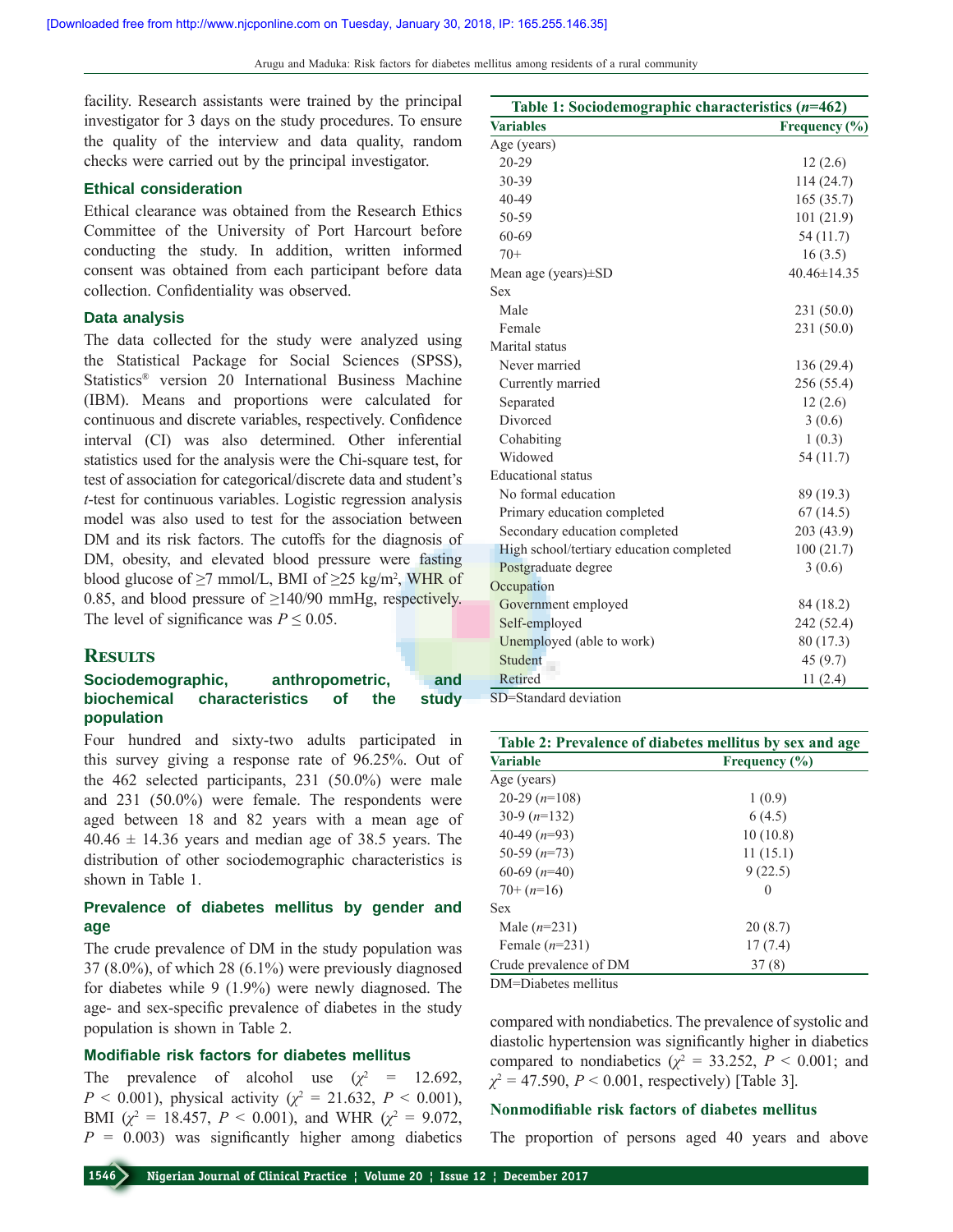Arugu and Maduka: Risk factors for diabetes mellitus among residents of a rural community

| Table 3: Modifiable risk factors of diabetes mellitus |                             |                                  |          |                  |
|-------------------------------------------------------|-----------------------------|----------------------------------|----------|------------------|
| <b>Variables</b>                                      | Diabetic $(n=37)$ , $n$ (%) | Nondiabetic ( $n=425$ ), $n$ (%) | $\chi^2$ | $\boldsymbol{P}$ |
| Tobacco use                                           |                             |                                  |          |                  |
| Yes                                                   | 6(16.2)                     | 42(9.9)                          | 1.467    | 0.226            |
| No                                                    | 31(83.8)                    | 383 (90.1)                       |          |                  |
| Alcohol intake                                        |                             |                                  |          |                  |
| Yes                                                   | 25(67.6)                    | 160(37.6)                        | 12.692   | $< 0.001*$       |
| $\rm No$                                              | 12(32.4)                    | 265(62.4)                        |          |                  |
| Eats vegetable/fruits frequently                      |                             |                                  |          |                  |
| Yes                                                   | 33 (89.2)                   | 350 (82.4)                       | 1.122    | 0.289            |
| No                                                    | 4(10.8)                     | 75 (17.6)                        |          |                  |
| Physical activity                                     |                             |                                  |          |                  |
| Yes                                                   | 26(70.3)                    | 395 (92.9)                       | 21.632   | $< 0.001*$       |
| $\rm No$                                              | 11(29.7)                    | 30(7.1)                          |          |                  |
| <b>BMI</b>                                            |                             |                                  |          |                  |
| <25                                                   | 15(40.5)                    | 314 (73.9)                       | 18.457   | $< 0.001*$       |
| $\geq$ 25                                             | 22(59.5)                    | 111(26.1)                        |          |                  |
| <b>WHR</b>                                            |                             |                                  |          |                  |
| < 0.85                                                | 9(24.3)                     | 213(50.1)                        | 9.072    | $0.003*$         |
| $\geq 0.85$                                           | 28 (75.7)                   | 212 (49.9)                       |          |                  |
| <b>SBP</b>                                            |                             |                                  |          |                  |
| Hypertensive                                          | 24(64.9)                    | 93 (21.9)                        | 33.252   | $< 0.001*$       |
| Nonhypertensive                                       | 13(35.1)                    | 332 (78.1)                       |          |                  |
| <b>DBP</b>                                            |                             |                                  |          |                  |
| Hypertensive                                          | 23(62.2)                    | 66(15.5)                         | 47.590   | $< 0.001*$       |
| Nonhypertensive                                       | 14 (37.8)                   | 359 (84.5)                       |          |                  |

\*Significant at *P*≤0.05. BMI=Body mass index; WHR=Waist hip ratio; SBP=Systolic blood pressure; DBP=Diastolic blood pressure

| Table 4: Nonmodifiable risk factors of diabetes mellitus |                                         |                                    |                |               |  |
|----------------------------------------------------------|-----------------------------------------|------------------------------------|----------------|---------------|--|
| <b>Variable</b>                                          | Diabetic $(n=37)$ , $n$ $(\frac{9}{6})$ | Nondiabetic $(n=425)$ , $n$ $(\%)$ | $\mathbf{v}^2$ | P             |  |
| Age in years                                             |                                         |                                    |                |               |  |
| $\leq 40$                                                | 7(18.9)                                 | 233(54.7)                          | 17.578         | $\leq 0.001*$ |  |
| $\geq 40$                                                | 30(81.1)                                | 192(45.1)                          |                |               |  |
| <b>Sex</b>                                               |                                         |                                    |                |               |  |
| Male                                                     | 20(54.1)                                | 211 (49.6)                         | 0.264          | 0.607         |  |
| Female                                                   | 17(45.9)                                | 214(50.4)                          |                |               |  |
| Family history of diabetes                               |                                         |                                    |                |               |  |
| Yes                                                      | 4(10.8)                                 | 5(1.2)                             | 16.540         | $\leq 0.001*$ |  |
| N <sub>o</sub>                                           | 33 (89.2)                               | 420(98.1)                          |                |               |  |
|                                                          |                                         |                                    |                |               |  |

\*Significant at *P*≤0.05

| Table 5: Logistic regression analysis for risk factors of diabetes mellitus |                       |       |                        |                  |
|-----------------------------------------------------------------------------|-----------------------|-------|------------------------|------------------|
| <b>Risk factor</b>                                                          | Crude OR (95% CI)     | P     | Adjusted OR (95% CI)   | $\boldsymbol{P}$ |
| Sex (male)                                                                  | $0.84(0.43-1.64)$     | 0.610 | $0.67(0.19-2.38)$      | 0.53             |
| Family history (yes)                                                        | $10.18(2.61-39.74)$ * | 0.001 | $6.25(0.56-70.48)$     | 0.14             |
| Age                                                                         | $0.95(0.93-0.97)^*$   | 0.000 | $0.99(0.95-1.04)$      | 0.74             |
| BMI (overweight/obese)                                                      | $4.15(2.08-8.28)$ *   | 0.000 | $1.99(0.55 - 7.27)$    | 0.29             |
| WHR (overweight/obese)                                                      | $3.13(1.44-6.78)$ *   | 0.004 | $2.87(0.68-12.2)$      | 0.15             |
| DBP (hypertensive)                                                          | $8.94(3.37-18.26)^*$  | 0.000 | $32.67(3.68-289.65)^*$ | 0.002            |
| <b>SBP</b>                                                                  | $6.59(3.23-13.45)^*$  | 0.000 | $2.98(0.35-25.22)$     | 0.32             |
| Alcohol use                                                                 | $3.45(1.69-7.06)^*$   | 0.001 | $10.69(2.60-43.87)$ *  | 0.001            |
| Tobacco use                                                                 | $0.57(0.22 - 144)$    | 0.230 | $1.54(0.30-7.90)$      | 0.61             |
| Fruit intake                                                                | $0.57(0.20-1.65)$     | 0.300 | $2.41(0.40-14.47)$     | 0.34             |
| Physical activity                                                           | $5.57(2.51-12.38)$    | 0.000 | $4.78(1.16-19.65)^*$   | 0.03             |

\*Significant at *P*≤0.05. SBP=Systolic blood pressure; DBP=Diastolic blood pressure; WHR=Waist hip ratio; OR=Odds ratio; BMI=Body mass index; CI=Confidence interval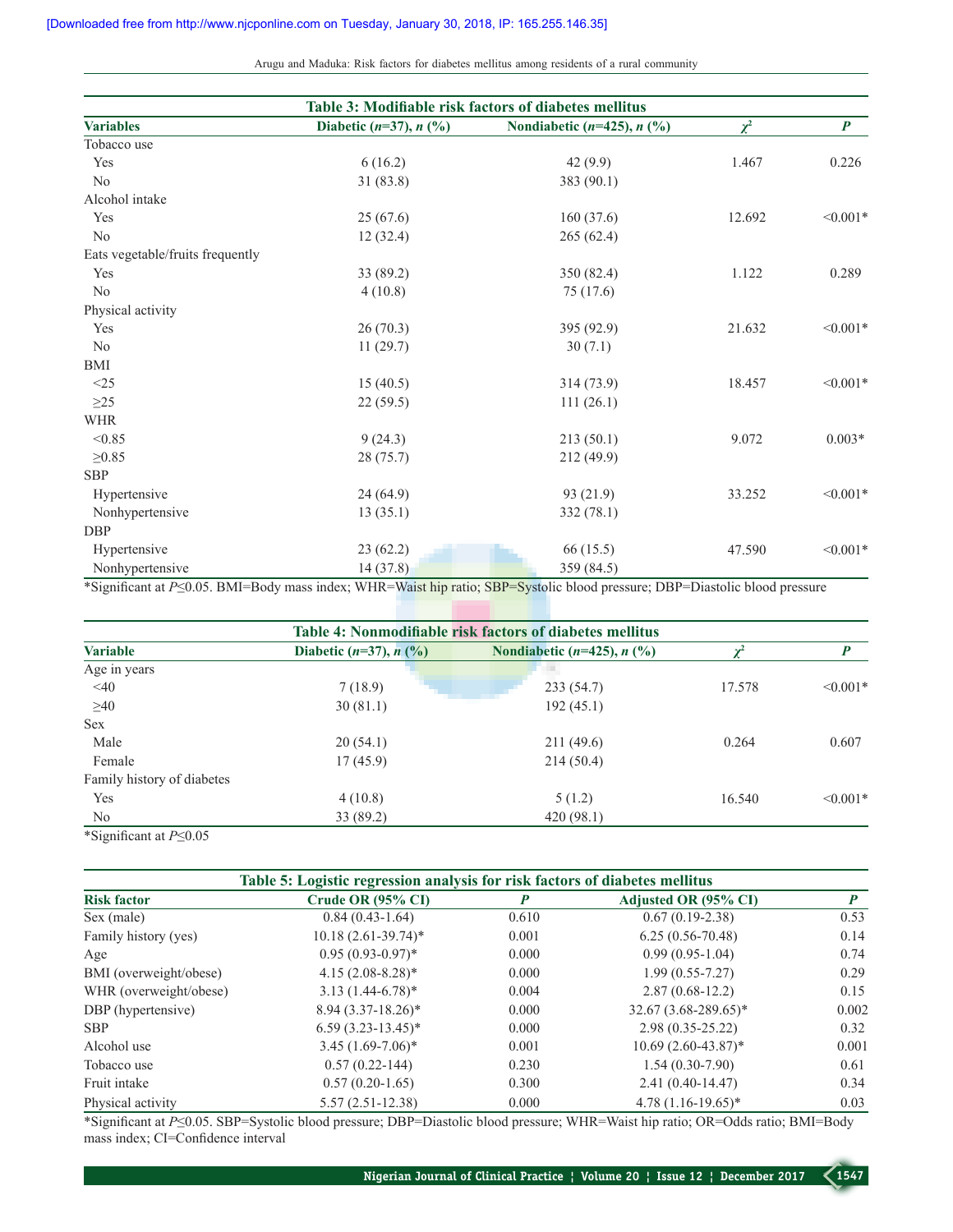and those with a family history of hypertension was significantly higher among diabetics than nondiabetics in the study ( $\chi^2 = 17.58$ ,  $P < 0.001$  and  $\chi^2 = 0.26$ ,  $P = 0.61$ , respectively) [Table 4].

# **Association between modifiable and nonmodifiable risk factors and diabetes mellitus**

Regression analysis revealed that alcohol intake (adjusted odds ratio [AOR] = 10.69; 95% CI = 2.60–43.87;  $P = 0.001$ , physical activity (AOR = 4.78; 95%) CI = 1.16–19.65; *P* = 0.03), and diastolic blood pressure (AOR = 32.67; 95% CI = 3.68–289.65;  $P = 0.002$ ) were independently associated with DM, respectively. Nonmodifiable risk factors such as age and family history of DM also showed significant independent association (OR: 1.09, 95% CI: 0.000, *P* < 0.001, OR: 0.072, 95% CI: 0.014–0.380, *P* = 0.007), [Table 5].

## **Discussion**

The main findings of this research include a high prevalence of diabetes involving 8% of the study population with newly diagnosed diabetics accounting for almost 2% of the study population. The risk factors associated with diabetes were alcohol use, lack of physical activities, and elevated diastolic blood pressure.

The crude prevalence of diabetes identified in this study is comparable to findings in many other studies.[13‑18] Some community-based surveys conducted on type 2 diabetes documented higher prevalence than this study $[4,19,20]$  while others documented lower prevalence of diabetes.[10,21‑26] This variation can be attributed to differences in the study area (urban versus rural), study population, time of the study, and method of data collection. The WHO has a global NCDs action plan for reducing the mortality from NCDs by 25% by 2025. It focuses on four main risk factors which include tobacco use, misuse of alcohol, unhealthy diet, and physical inactivity. Our study identified two out of these four as significant risk factors for diabetes in the study population. These findings have been corroborated by researchers who identified family history of diabetes,<sup>[1,20]</sup> physical inactivity,<sup>[21,27,28]</sup> alcohol and tobacco use,<sup>[11,17,25]</sup> hypertension,<sup>[12,17,19,27.29]</sup> and overweight and obesity<sup>[29-31]</sup> as risk factors for diabetes.

The prevalence of diabetes identified among the study population, which consists of rural farmers and traders, as well as the risk factors for diabetes identified in this population, provides some evidence of the epidemiological transition with an upsurge in the prevalence of NCDs. This is buttressed by the percentage of newly diagnosed diabetics identified during the household survey. The underlying risk factors identified indicate a probable shift from an active lifestyle that was characteristic of rural agrarian communities to a

less active lifestyle characteristic of urban populations which have been exposed to westernization. In this study, only two of the four major risk factors were identified in the study population. However, as urbanization and westernization advances rapidly, other identified risk factors such as unhealthy diet and tobacco use may come into play further increasing the prevalence of diabetes. There is therefore need to target rural communities with health education and health promotion activities targeting the identified risk factors to stem the tide of the diabetes epidemic in Sub‑Saharan Africa.

#### **Conclusion**

Our study findings underscore the need for diabetes prevention and control activities that address the four major risk factors identified by the WHO. These interventions will positively impact the prevalence of diabetes and other NCDs. Intervention strategies should not only target urban populations but also focus on education and health promotion among rural populations in a bid to forestall rising prevalence of diabetes.

# **Financial support and sponsorship**

Nil.

## **Conflicts of interest**

There were no conflicts of interest.

#### **References**

- 1. Mbanya JC, Motala AA, Sobngwi E, Assah FK, Enoru ST. Diabetes in Sub‑Saharan Africa. Lancet 2010;375:2254‑66.
- 2. Dahiru T, Jibo A, Hassan AA, Mande AT. Prevalence of diabetes in a semi‑urban community in Northern Nigeria. Niger J Med 2008;17:414‑6.
- 3. International Diabetes Federation. Estimates of diabetes and IGT prevalence in adults  $(20 - 70)$  years. International Diabetes Federation Atlas. 7<sup>th</sup> ed. Brussels: International Diabetes Federation; 2015.
- 4. Akinkugbe OO, editor. Non-Communicable Diseases in Nigeria: National Survey (Final Report) on Hypertension, Coronary Heart Disease, Diabetes Mellitus, Haemoglobinopathies, G6PD Deficiency and Anaemia. National Expert Committee on Non‑Communicable Diseases. Lagos: Federal Ministry of Health and Social Services; 1997.
- 5. Wild S, Roglic G, Green A, Sicree R, King H. Global prevalence of diabetes: Estimates for the year 2000 and projections for 2030. Diabetes Care 2004;27:1047‑53.
- 6. Omiepirisa YB. Diabetes mellitus in developing countries and case series. Medicine, endocrinology and metabolism, diabetes mellitus – Insights and perspectives. Oguntibeju OO, editor. Intech. INTECH: Rijeka Croatia; 2013.
- 7. Chinenye S. Living with diabetes in Nigeria: The care, cure and prevention. Inaugural Lecture Series, No. 126. Port Harcourt, Nigeria: University of Port Harcourt Printing Press; 2015.
- 8. National Bureau of Statistics. Annual Abstract of Statistics. Abuja, Nigeria: National Bureau of Statistics; 2010. p. 42.
- 9. Daniel WW. Biostatistics: A Foundation for Analysis in the Health Sciences. 7<sup>th</sup> ed. New York: John Wiley & Sons; 1999.
- 10. Alikor CA, Emem‑Chioma PC. Epidemiology of diabetes and